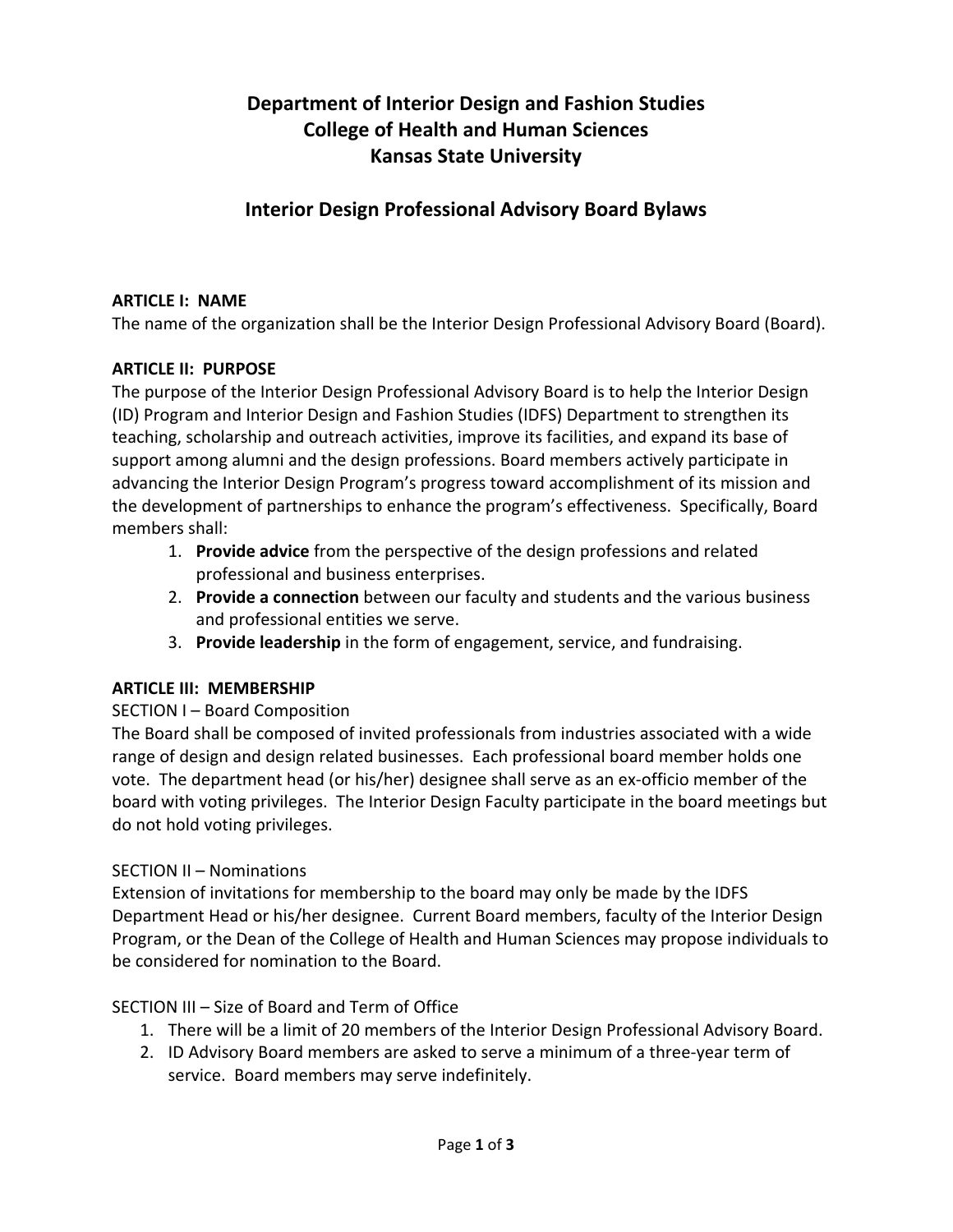## SECTION IV – Responsibilities

The responsibilities of the Interior Design Professional Advisory Board are to:

- 1. Help increase the ID Program's outreach to professionals and those in design profession-related industries thus strengthening relationships with entities external to the university.
- 2. Help attract prominent professionals to the campus as guest lecturers.
- 3. Help identify areas of competitive advantage for Kansas State Interior Design graduates.
- 4. Help identify contemporary issues in the design professions to which students should be exposed.
- 5. Promote the image of the Interior Design Program, the Interior Design and Fashion Studies Department, the College of Health and Human Sciences, and Kansas State University.
- 6. Participate in fundraising activities directed by the College of Health and Human Science's Development Officer or her/his designee.

### SECTION V – Membership Discontinuance

Members shall serve until they resign; or are removed by the IDFS Department Head. The IDFS Department Head has the right to remove Interior Design Professional Advisory Board members at her/his sole discretion.

### **ARTICLE IV: MEETINGS**

## SECTION I – Time and Location

- 1. The Board will meet at least once annually. The IDFS Department Head or her/his designee can call additional meetings.
- 2. Electronic meetings (phone teleconference, e-mail, video conference, etc.) can be scheduled by the IDFS Department Head or her/his designee whenever the need arises.

### SECTION II – Procedures

- 1. All meetings shall be conducted according to Roberts Rules of Order.
- 2. A simple majority of the members of the Board will constitute a quorum.
- 3. Except as otherwise specifically provided herein, a majority of those present and voting at a meeting at which a quorum is present shall decide all questions.

### **ARTICLE V: COMMITTEES**

The IDFS Department Head or her/his designee can appoint Board members to *ad hoc* committees as necessary to address specific matters to bring before the Board.

## **ARTICLE VI: DISCLAIMER OF LIABILITY**

The Interior Design Professional Advisory Board does, by this article, for itself and on behalf of its individual members, disclaim any and all liability for any losses, claims, demands, or actions arising or resulting from the recommendations or advice made or given in good faith to the Department of Interior Design and Fashion Studies of the College of Health and Human Sciences at Kansas State University pursuant to activities anticipated herein. It is intended that the Department of Interior Design and Fashion Studies exercise independent judgment and